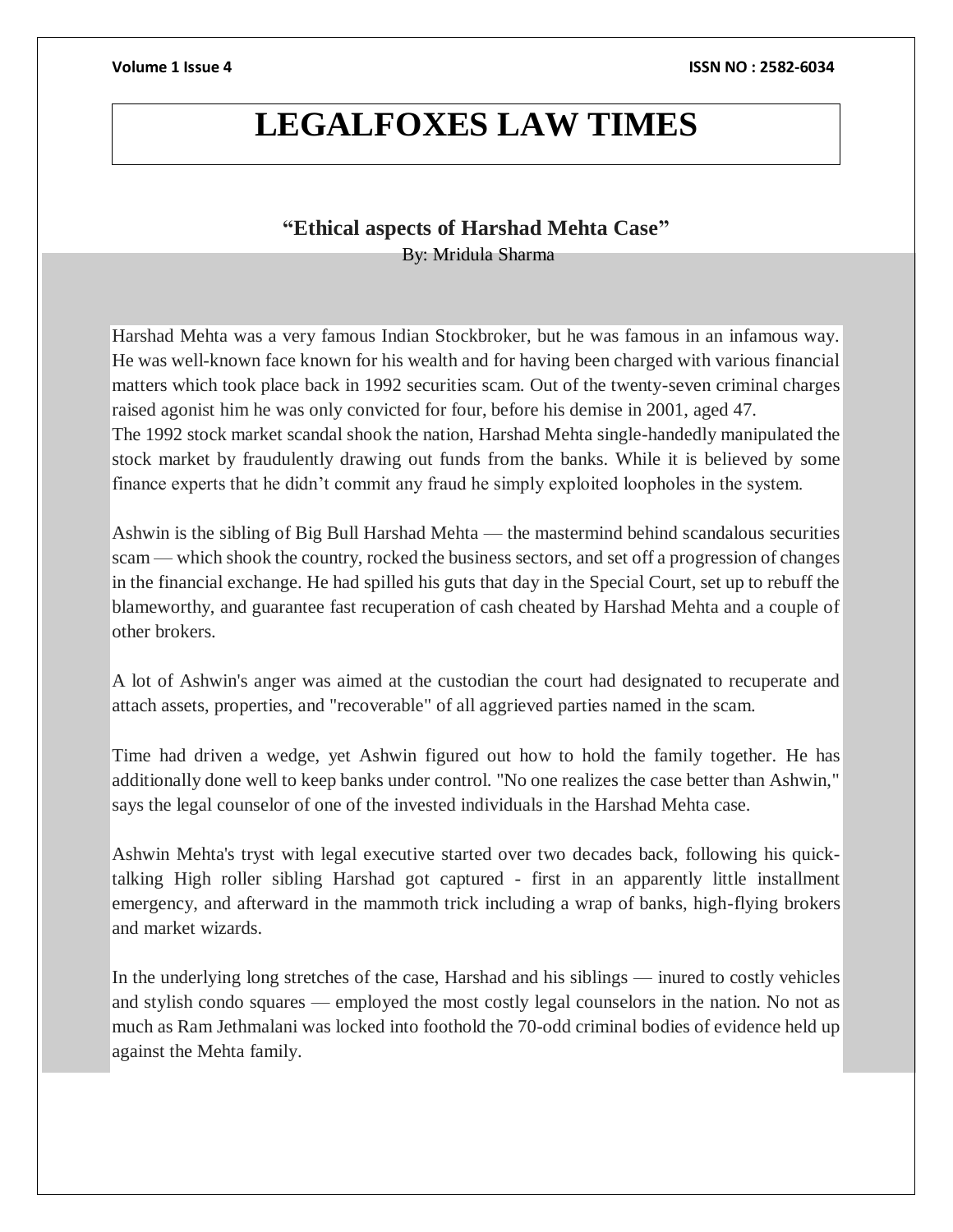#### **Volume 1 Issue 4 ISSN NO : 2582-6034**

"The Harshad Mehta Case shot the status of Mumbai-based legal advisors," thinks back veteran legal advisor Rohit Kapadia, who showed up for National Housing Bank in the Harshad Mehta scam case.

"This was the first time when Rs1 lakh was charged for every appearance. That sort of cash was not charged by even the best of Supreme Court attorneys."

The extended fight in court, be that as it may, called for changes. Gone was the flashiness, to be supplanted by realism.

One explanation could be the passing of Harshad Mehta 15 years prior. All through the main decade of the thousand years, the Mehta family named lesser-known attorneys, who might not connect 'individual brand worth' to their expenses. Meanwhile, Ashwin Mehta figured out how to get a lawyer.

The CBI documented charges against different representatives to be specific AD Narottam, Bhupen Dalal, Hiten Dalal, and Naresh Aggarwal, among others, for participating in the scam, though for a lot littler entireties of cash.

A portion of these cases is as yet being sought after by the parties concerned. The Harshad Mehta case stands apart absolutely by virtue of its extent — the whole of cash and the profile of the denounced.

The court-designated overseer i.e. custodian has been at its particular employment for more than 24 years now. Intermittently, the overseer records a secret report esteeming the property under its guardianship and liabilities to be paid off.

As indicated by the overseer's report (number 26), discharged on January 8, 2016, the Harshad Mehta family has resources worth Rs 1,723.84 crore and absolute liabilities of around Rs 16,044 crore. The family needs to pay 4662 crores to different banks and about Rs 11,174 crore to IT Department (mostly premium accumulated and punishments).

As in September 2015, the banks were announced (by Court) to get Rs 1,688 crore, out of which Rs 1,074 crore has just been paid on condition that aggregate (or some portion of the entirety) would be returned if court request that they do as such. The banks' extraordinary case of Rs 4662 crore is generally premium charged throughout the years.

The bone of dispute, on the off chance that one passes by Ashwin Mehta's court entries, is the "piercing cases" made by the IT Department in its appraisal reports. As per Mehta, the IT division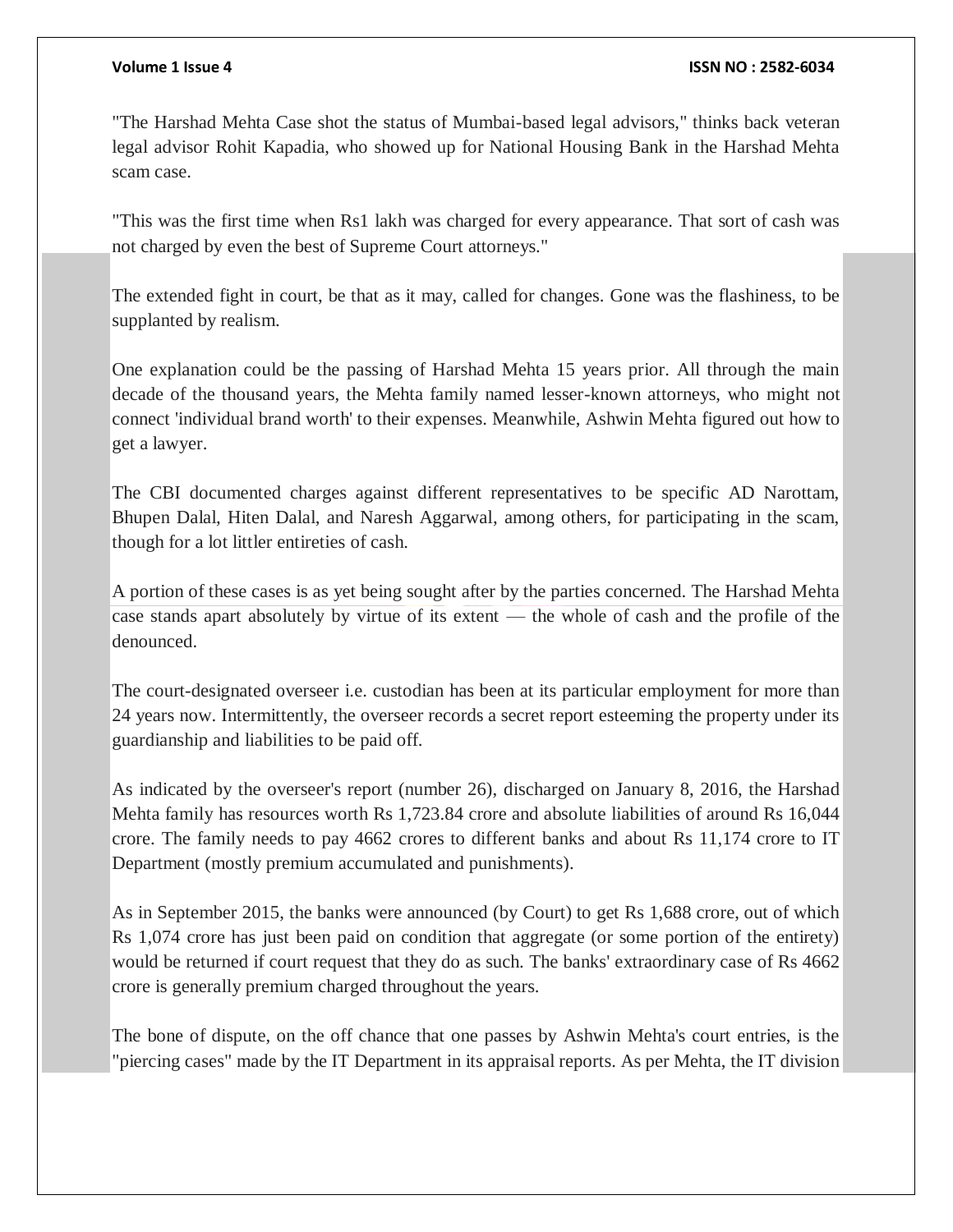has determined duty obligation simply considering the incomes of Harshad Mehta (and his partner organizations) — and not his salary.

Harshad Mehta was a broker with critical customers during the 90s. At the point when the trick emitted, the valuers apparently neglected to isolate Harshad Mehta's customer exchanges and individual dealings. All exchanges done somewhere in the range of 1991 and 1992 were clubbed as Harshad's own exchanges – and burdened in like manner, at higher expense chunks pervasive during the 90s.

All things considered, the valuers can't be accused as Harshad Mehta didn't keep a slick book of records. There was no decipherable route for valuers to recognize Harshad's own and customer exchanges.

The books were in such a wreck, that even court reactions (for Harshad's guard) must be recorded examining the recollections of Mehta and his partners.

"The Custodian had taken the records. We would plan applications for documenting in the Special Court from the memory of our customers – names and points of interest of banks, protections, volumes, and exchange dates," says Anand Desai, overseeing accomplice of DSK Legal, who spoke to the Mehta family.

## **What's the securities scam?**

India had two altogether different yet equal markets inactivity. One market was for corporate securities for example the stock exchange. Here the necessary profit for funds was a lot higher. Additionally, there were a generally enormous number of brokers that were available in the market. Indeed, even in 1992, in any event, 50 representatives worked in the Bombay Stock Exchange.

Contrasted with that, the market for government securities had not exactly twelve intermediaries that worked. These representatives must be authorized by the Reserve Bank of India. This is on the grounds that the market for government protections was an interbank showcase for example the purchasers and dealers in this market were normally banks. Likewise, the turnover in this market was near \$1 billion every day which was 3 to multiple times bigger than the stock trade, and simultaneously the expense of assets here was half of that on the stock trade!

The presence of these two equal markets made overflowing open doors for exchange. It wouldn't have been long until somebody dared to break the glass parcel between the two markets and that somebody was Harshad Mehta.

The securities scam of 1991-1992 alludes to a division of bank funds worth Rs 3500 crore to a grip of stockbrokers - the Kingpin being Bombay based broker Harshad Mehta. The funds which were drawn were further piped into the stock market. Mostly this caused the market (Sensex) to flood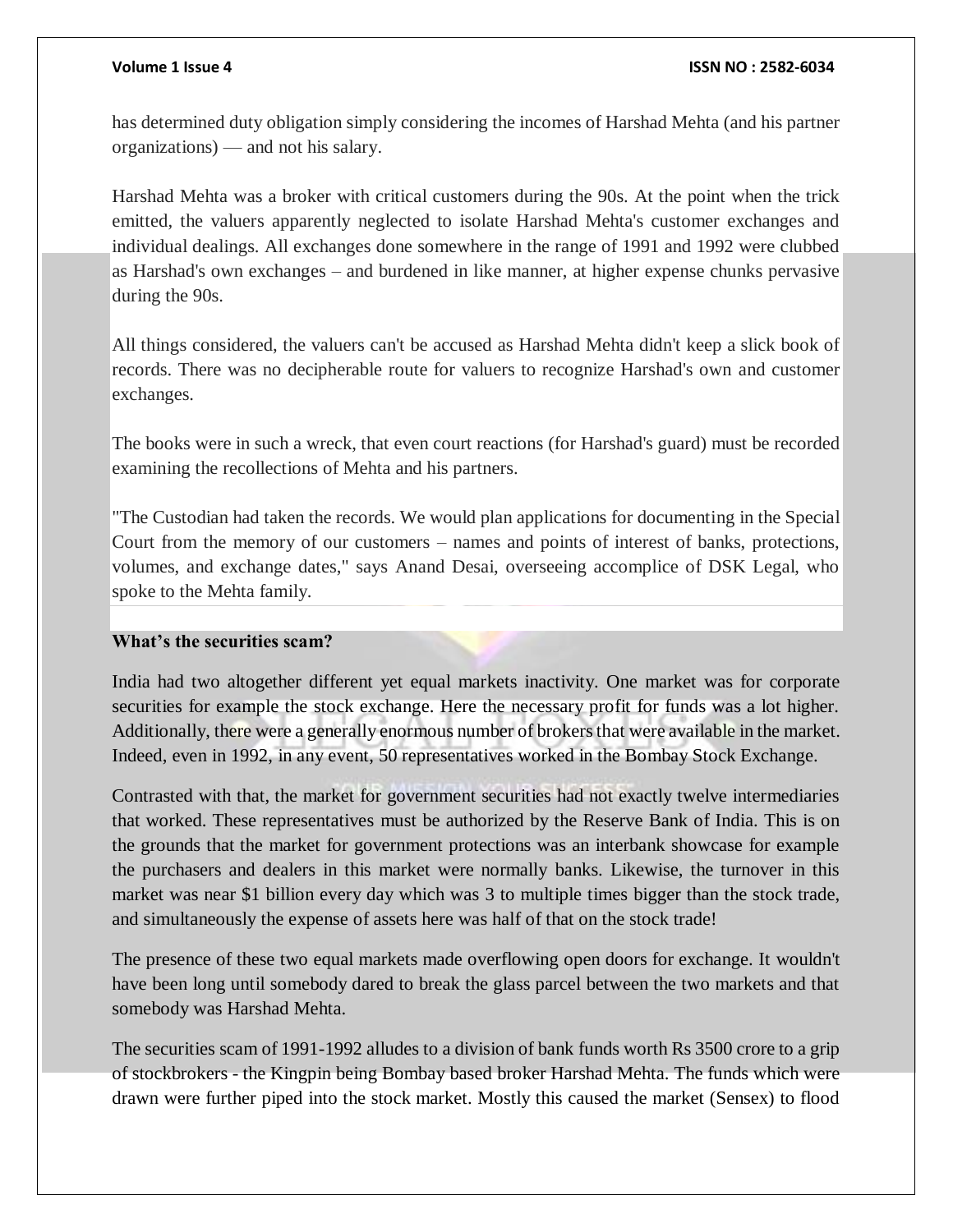to more than 4500 points. It is said that stocks like ACC flooded from about Rs 200 for every offer to about Rs 9000 each during this period.

## **Edginess by the Banks**

Banks in India were battling to make generous benefits in the 1990s. This is on the grounds that there were other contending items like the currency showcase assets and the portfolio the executive's administrations which were offering better come back to the financial specialists, hence pushing business away from the banks. There was along these lines a gigantic rivalry among banks for the extra money that was held by the Indian corporate segment especially the oil and gas open part units. This opposition and the craving to increase a bit of leeway over contenders drove the banks into the plans of clever intermediaries like Harshad Mehta.

## **The Massive Diversion**

Harshad Mehta's plan was extremely basic basically. He would furtively steal immense aggregates of cash from the administration protections advertise for a brief term. He would then put this cash in a couple of chosen protections and drive their costs madly high. At the point when individuals would get amped up for a specific security, Harshad Mehta would gradually sell his possessions, take care of the stole cash and pocket the enormous contrast brought about by rising costs. The scale at which Harshad Mehta was doing this was incredible. In one year, he had driven the Sensex for example the record of the Bombay Stock Exchange from 1000 to 4500! It was a remarkable bull run, never found throughout the entire existence of a moderate Indian market.

## **How the scam was carried out?**

Harshad Mehta along with his associates and a couple of other different brokers redirected funds from interbank exchanges and purchased shares across segments, bringing about a breathtaking surge in Sensex. Here's a way they did it is as follows-

- A. The fundamental "instrument" in the possession of wily specialists those days was striking prepared forward arrangements (RFD) between banks. An RFD is a made sure about transient 15-day-advance starting with one bank then onto the next. The lending is done against government protections. The borrowing bank really offers the securities to the lending bank and repurchases them at the residency, at a somewhat more significant expense.
- B. The typical settlement process in G-Secs is that the transacting banks make installments to one another and effective delivery of securities. In the trick, the delivery of securities and payments was carried out through a set of intermediaries' i.e. brokers. Here, the identity of both parties on either side were only known to the broker.
- C. The agents culminated in the strategy and began exchanging for their own. They professed to embrace the exchanges for the benefit of a bank to keep up a veneer of lawfulness.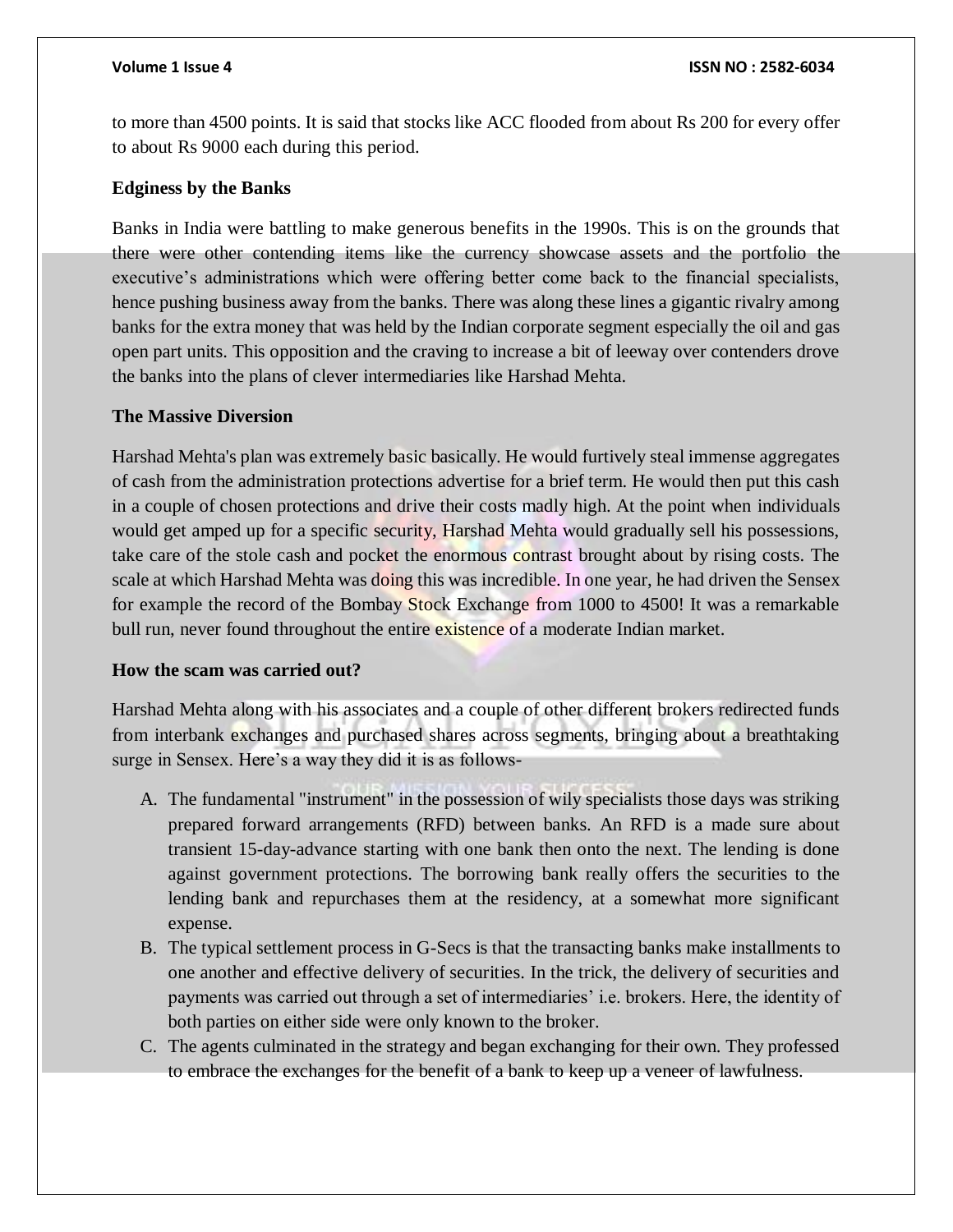- D. The agents likewise utilized bank receipts (BRs) in lieu of securities that were exchanged. So in genuine terms, securities didn't change hands, yet just BRs did. A BR is additionally rewarded as a receipt for cash got from the purchaser of securities.
- E. The dealers plotted with two or three banks which gave counterfeit BRs ones with no security backing. Mehta gathered phony BRs from these banks and gave to different banks which paid him cash under suspicion that they were lending against securities. This money was then diverted to stocks. The shares were sold at profits (thanks to pumped up markets) and the BR retired when it was time to return money to the bank. Mehta struck such arrangements across banks and rolled the cash at each payout-level.

#### **What happened to Harshad Mehta?**

Harshad Mehta was taken into custody by investigation agencies in November 1992. He was being held for over seventy criminal cases (for the most part identifying with bribery, cheating, fabrication, criminal connivance and adulteration of records) and more than 600 civil action suits. In 1993, Mehta worked up a tempest when he freely reported that he had paid Rs 1 crore to Prime Minister PV Narasimha Rao. On 31-December 2001, at 48 years old, Mehta died with 27 bodies of evidence as yet pending against him.

#### **What happened to the cases?**

All criminal cases against Harshad Mehta got wiped off a couple of years back, except for several civil cases still kept for final closure. Every single criminal body of evidence against Harshad Mehta got arranged off a couple of years back, yet there are a few common cases anticipating the last conclusion. The common cases relate to monies Mehta owes to various foundations. The Mehta family – drove by Ashwin Mehta, who likewise speaks to the family in court – is battling the case at different levels – directly from diminishing their net liabilities to defending family resources from recuperation and liquidation.

#### **What's the custodian's role in the Harshad Mehta case?**

The court selected an overseer to join properties and receivables of Harshad Mehta and redistribute the equivalent to the respected creditors and other court-declared parties. The overseer has been dealing with the connected resources of Mehta throughout the previous 24 years.

#### **The Aftermath**

The Harshad Mehta trick was found when consideration was paid to the cash missing from the government securities market. As the trick loosened up, the valuations in the Bombay Stock Exchange crumbled. The uber development that had been seen by the trade-in one year came slamming down very quickly. Individuals lost their life reserve funds in the trick. A few speculators were vigorously utilized and therefore ended it all because of the aftermath.